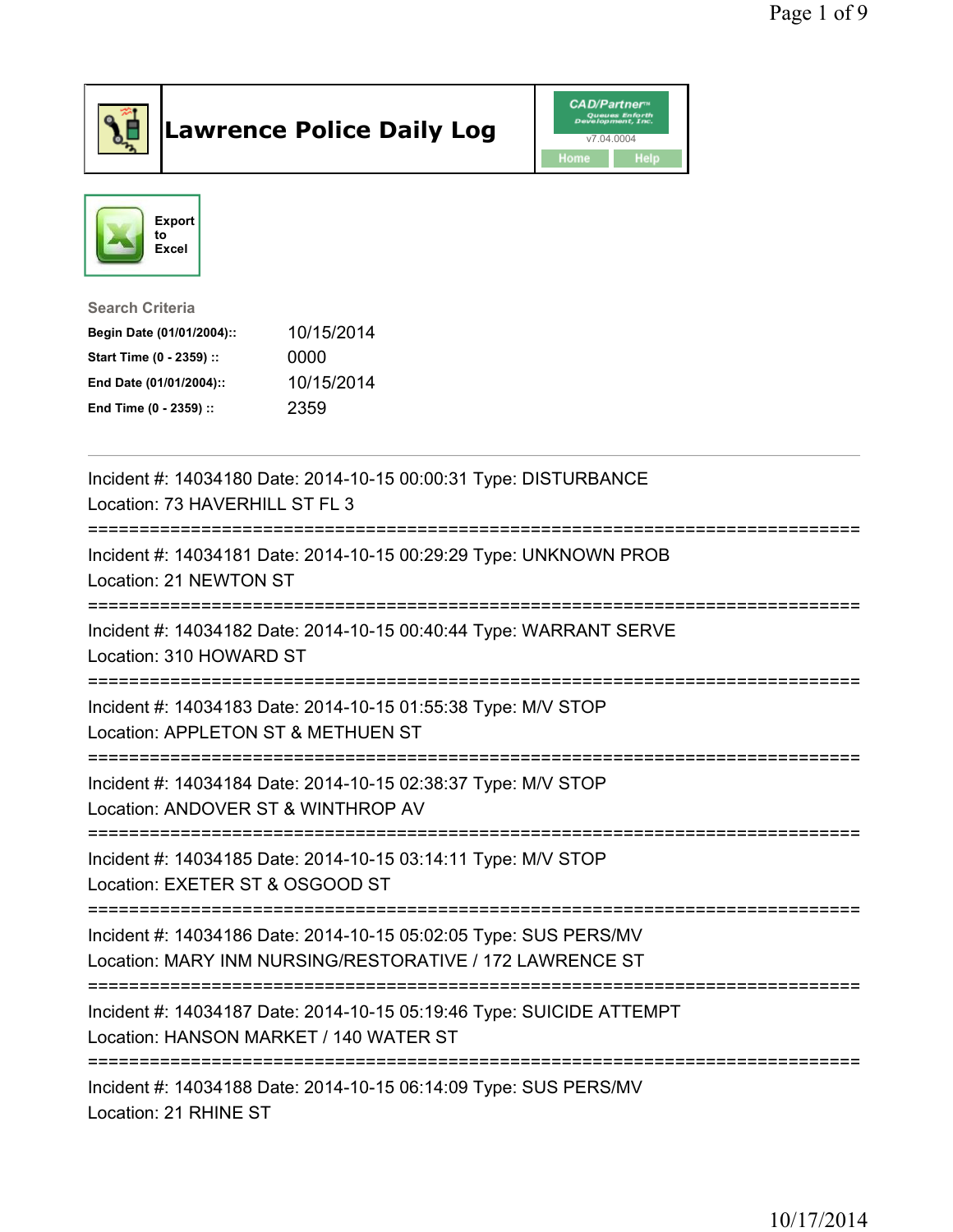=========================================================================== Incident #: 14034189 Date: 2014-10-15 06:57:50 Type: ALARM/BURG Location: BEACON BOYS & GIRLS CLUB / 71 DUCKETT AV =========================================================================== Incident #: 14034190 Date: 2014-10-15 07:04:11 Type: ALARM/BURG Location: RESD; PAULA VENTURA 9783978920 / 99 ALLSTON ST =========================================================================== Incident #: 14034191 Date: 2014-10-15 07:19:58 Type: TOW/ABANDONED Location: ESSEX ST & UNION ST =========================================================================== Incident #: 14034192 Date: 2014-10-15 07:37:43 Type: M/V STOP Location: LEBANON ST & WHITE ST =========================================================================== Incident #: 14034193 Date: 2014-10-15 07:49:21 Type: ALARM/BURG Location: RESD; ROBERT JONCAS9786892815 / 1 DANFORTH ST =========================================================================== Incident #: 14034194 Date: 2014-10-15 08:05:07 Type: UNWANTEDGUEST Location: 107 LEXINGTON ST FL 2 =========================================================================== Incident #: 14034195 Date: 2014-10-15 08:11:54 Type: AUTO ACC/NO PI Location: ANDOVER ST & S BROADWAY =========================================================================== Incident #: 14034196 Date: 2014-10-15 08:31:24 Type: AUTO ACC/NO PI Location: 495 SOUTH BRIDGE =========================================================================== Incident #: 14034197 Date: 2014-10-15 08:36:18 Type: STOL/MV/PAS Location: 104 WATER ST =========================================================================== Incident #: 14034198 Date: 2014-10-15 08:40:29 Type: ALARMS Location: 103 HAVERHILL ST #1 =========================================================================== Incident #: 14034199 Date: 2014-10-15 08:50:01 Type: GENERAL SERV Location: EXETER ST & PHILLIPS ST =========================================================================== Incident #: 14034200 Date: 2014-10-15 09:16:02 Type: LARCENY/PAST Location: 205 S BROADWAY =========================================================================== Incident #: 14034201 Date: 2014-10-15 09:24:13 Type: 209A/SERVE Location: 260 PARK ST =========================================================================== Incident #: 14034202 Date: 2014-10-15 09:29:08 Type: MAL DAMAGE Location: 22 BERKELEY CT FL 2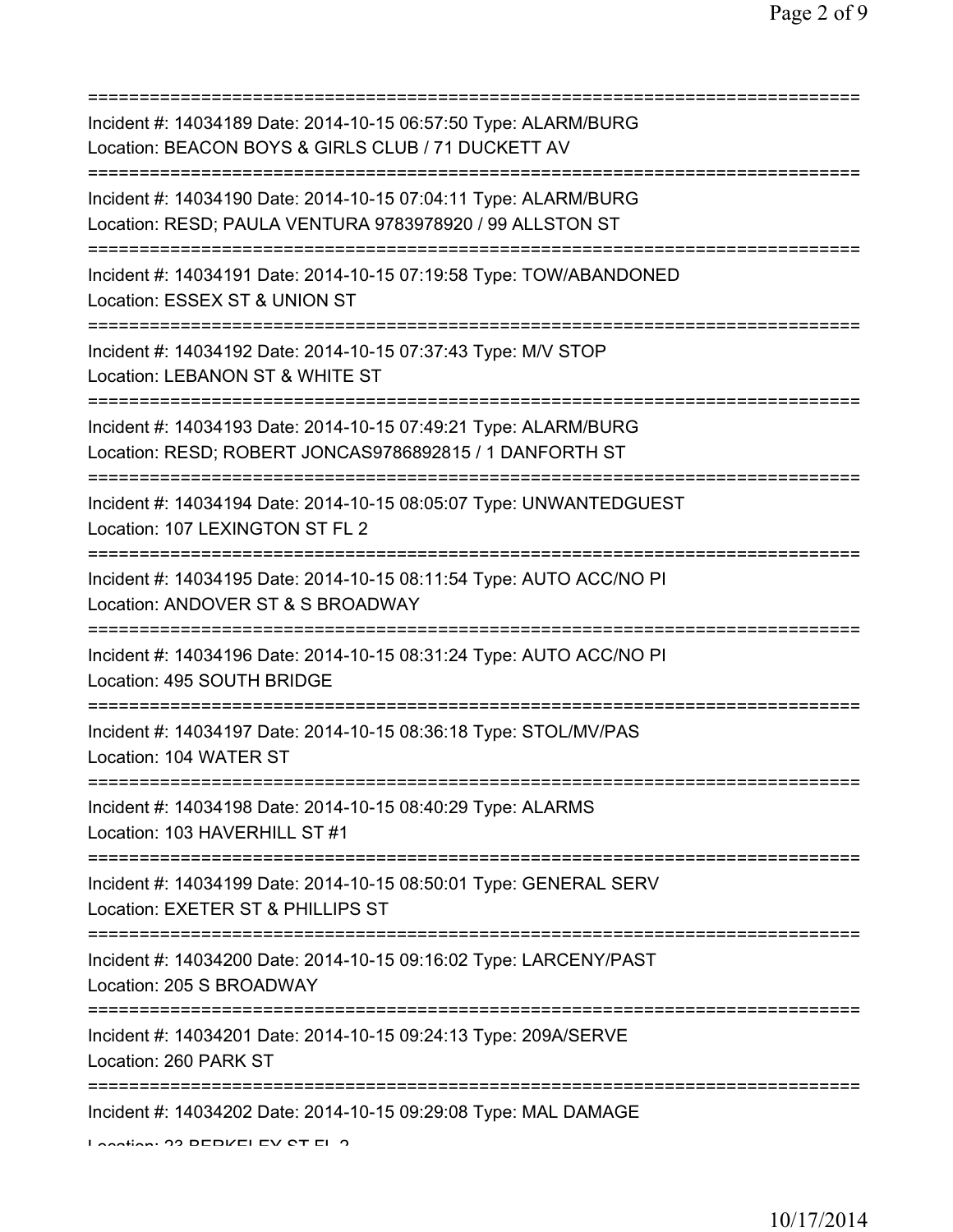| Incident #: 14034203 Date: 2014-10-15 10:04:21 Type: DRUG VIO<br>Location: 21 HAMILTON ST                                          |
|------------------------------------------------------------------------------------------------------------------------------------|
| Incident #: 14034204 Date: 2014-10-15 10:13:01 Type: RECOV/STOL/MV<br>Location: 29 BERKELEY ST                                     |
| Incident #: 14034205 Date: 2014-10-15 10:13:37 Type: M/V STOP<br>Location: EATON ST & EVERETT ST                                   |
| Incident #: 14034206 Date: 2014-10-15 10:16:24 Type: B&E FOLLOW UP<br>Location: 618 LOWELL ST                                      |
| Incident #: 14034207 Date: 2014-10-15 10:18:20 Type: SPECIAL CHECK<br>Location: 280 MERRIMACK ST                                   |
| Incident #: 14034208 Date: 2014-10-15 10:22:21 Type: RECOV/STOL/MV<br>Location: 47 ALLSTON ST                                      |
| Incident #: 14034209 Date: 2014-10-15 10:27:16 Type: M/V STOP<br>Location: DURHAM ST & S BROADWAY                                  |
| ======================<br>Incident #: 14034210 Date: 2014-10-15 10:55:39 Type: MISSING PERS<br>Location: EXETER ST & PHILLIPS ST   |
| Incident #: 14034211 Date: 2014-10-15 11:14:14 Type: AUTO ACC/NO PI<br>Location: BOXFORD ST & S UNION ST                           |
| Incident #: 14034212 Date: 2014-10-15 11:14:56 Type: DOMESTIC/PAST<br>Location: 8 WENDELL ST                                       |
| Incident #: 14034213 Date: 2014-10-15 11:23:40 Type: DISTURBANCE<br>Location: 461 HAVERHILL ST                                     |
| Incident #: 14034214 Date: 2014-10-15 11:24:13 Type: ALARM/BURG<br>Location: 137 OSGOOD ST                                         |
| :===================================<br>Incident #: 14034215 Date: 2014-10-15 11:35:53 Type: SUS PERS/MV<br>Location: 22 HUDSON AV |
| Incident #: 14034216 Date: 2014-10-15 11:37:48 Type: FIGHT                                                                         |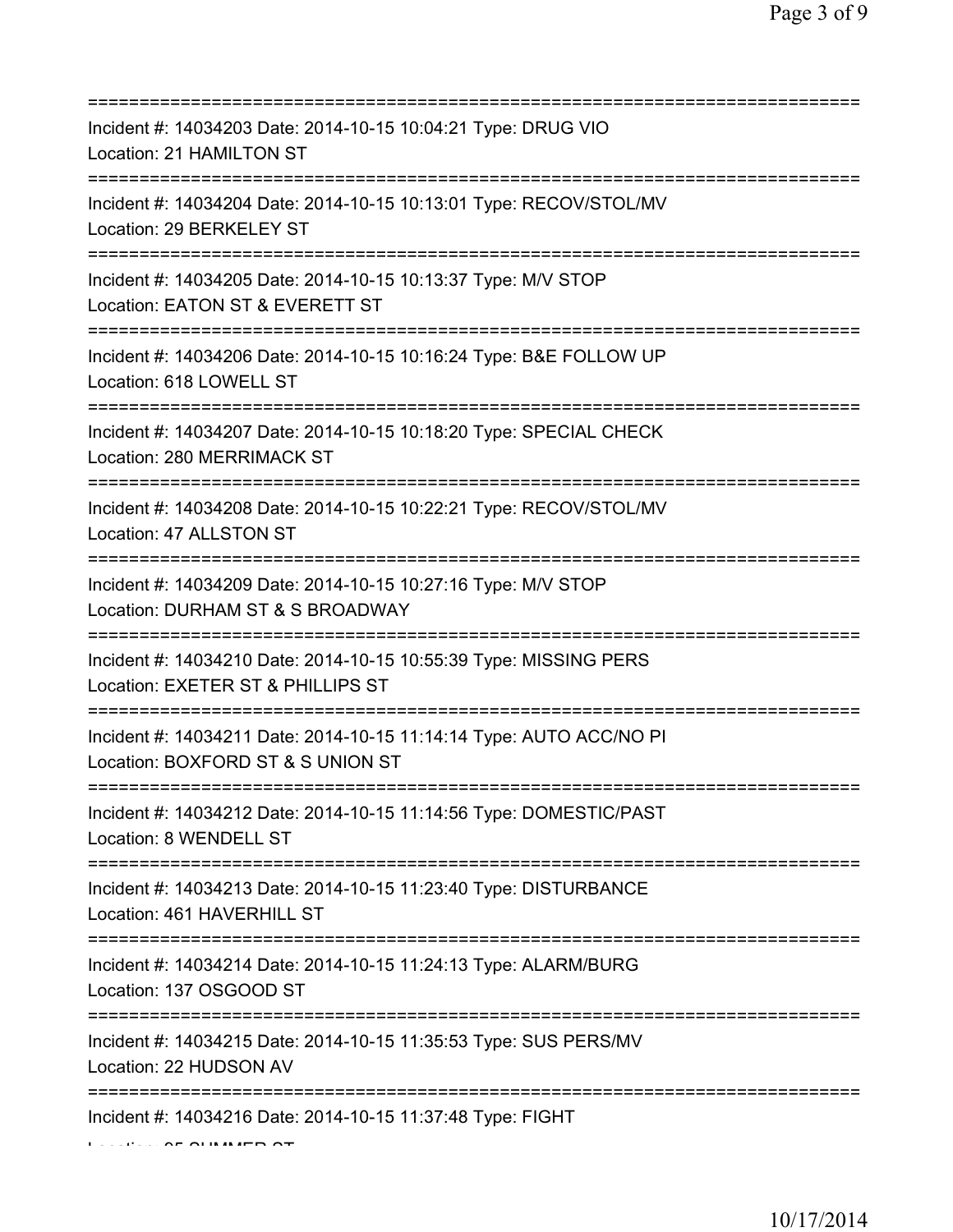| Incident #: 14034217 Date: 2014-10-15 11:53:38 Type: DRUG VIO<br>Location: 114 BERNARD AV                                       |
|---------------------------------------------------------------------------------------------------------------------------------|
| Incident #: 14034218 Date: 2014-10-15 12:05:25 Type: UNATENEDCHILD<br>Location: 378 PARK ST                                     |
| Incident #: 14034219 Date: 2014-10-15 12:10:05 Type: ALARM/BURG<br>Location: 3 W LOWELL ST                                      |
| Incident #: 14034220 Date: 2014-10-15 12:11:35 Type: M/V STOP<br>Location: 168 EVERETT ST                                       |
| Incident #: 14034221 Date: 2014-10-15 12:14:37 Type: HIT & RUN M/V<br>Location: 150 HIGH ST                                     |
| Incident #: 14034222 Date: 2014-10-15 12:25:25 Type: INVEST CONT<br>Location: 29 BERKELEY ST<br>=============================== |
| Incident #: 14034223 Date: 2014-10-15 12:27:45 Type: KEEP PEACE<br>Location: 2 MUSEUM SQ #809<br>============================== |
| Incident #: 14034224 Date: 2014-10-15 12:38:45 Type: MISSING PERS<br>Location: 66 WATER ST<br>==============================    |
| Incident #: 14034225 Date: 2014-10-15 12:47:31 Type: DOMESTIC/PAST<br>Location: 32 BORDER ST                                    |
| Incident #: 14034226 Date: 2014-10-15 12:57:31 Type: ALARM/BURG<br>Location: 32 NELSON ST                                       |
| Incident #: 14034227 Date: 2014-10-15 13:05:46 Type: ALARM/BURG<br>Location: 576 HOWARD ST FL 3                                 |
| Incident #: 14034228 Date: 2014-10-15 13:39:28 Type: DISTURBANCE<br>Location: 98 FARNHAM ST                                     |
| Incident #: 14034229 Date: 2014-10-15 13:44:57 Type: VIO CITY ORD<br>Location: 56 CONGRESS ST                                   |
| Incident #: 14034230 Date: 2014-10-15 13:56:12 Type: ALARM/BURG                                                                 |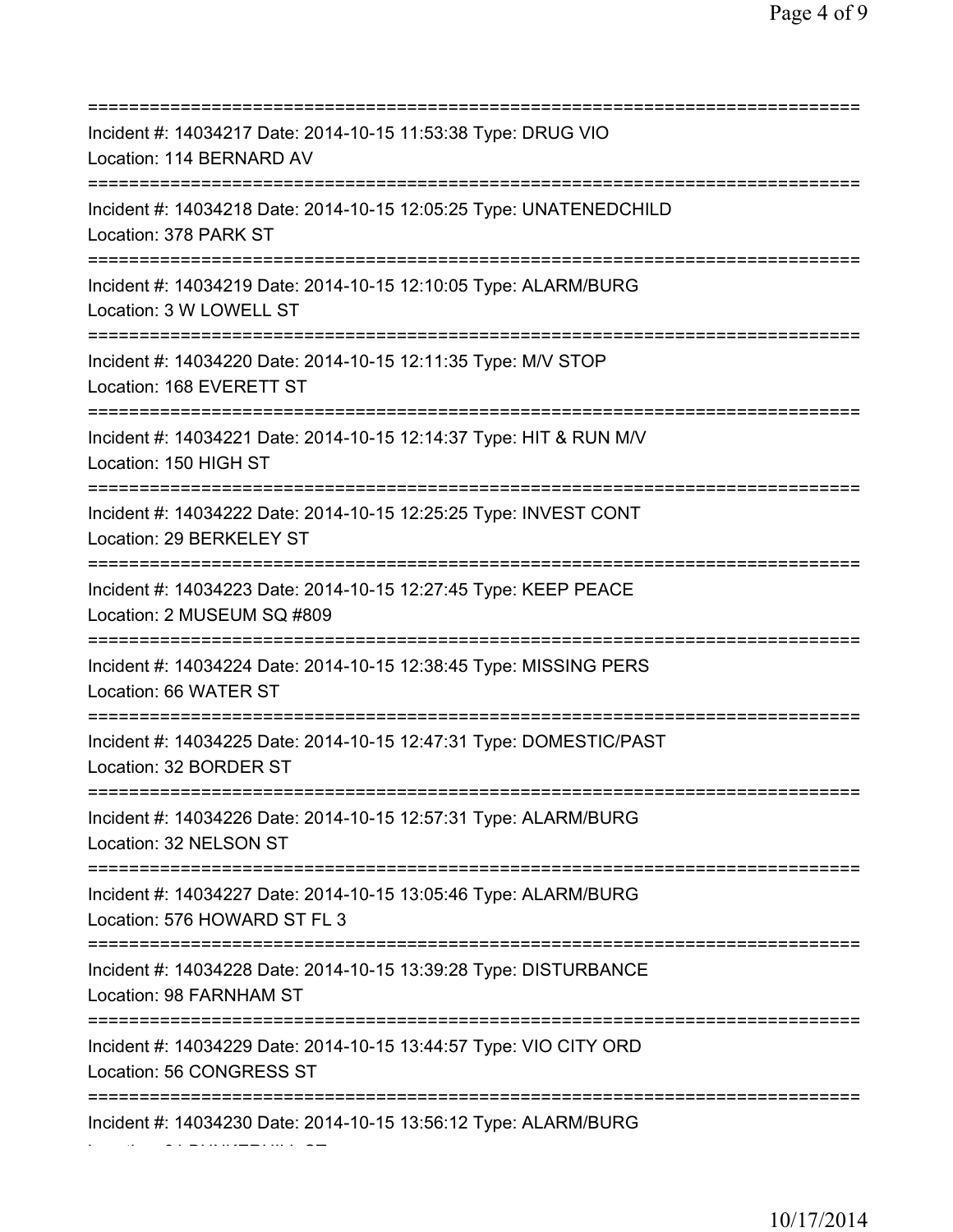| Incident #: 14034232 Date: 2014-10-15 14:19:45 Type: DOMESTIC/PAST<br>Location: 18 WARWICK ST                                             |
|-------------------------------------------------------------------------------------------------------------------------------------------|
| Incident #: 14034231 Date: 2014-10-15 14:20:23 Type: WARRANT SERVE<br>Location: 210 MERRIMACK ST                                          |
| Incident #: 14034233 Date: 2014-10-15 14:28:27 Type: SUS PERS/MV<br>Location: 393 HAVERHILL ST<br>======================                  |
| Incident #: 14034234 Date: 2014-10-15 14:37:33 Type: INVESTIGATION<br>Location: 168 PROSPECT ST                                           |
| Incident #: 14034235 Date: 2014-10-15 14:45:30 Type: SPECIAL CHECK<br>Location: 280 MERRIMACK ST<br>===================================== |
| Incident #: 14034236 Date: 2014-10-15 14:46:49 Type: TOW OF M/V<br>Location: BROADWAY & PARK ST<br>==========================             |
| Incident #: 14034237 Date: 2014-10-15 14:49:58 Type: AUTO ACC/NO PI<br>Location: 55 MERRIMACK ST                                          |
| Incident #: 14034238 Date: 2014-10-15 14:52:07 Type: ASSSIT OTHER PD<br>Location: COADY'S TOWING SERVICE / 139 MARSTON ST                 |
| Incident #: 14034239 Date: 2014-10-15 14:55:51 Type: CK WELL BEING<br>Location: 473 ESSEX ST #67                                          |
| Incident #: 14034240 Date: 2014-10-15 15:16:49 Type: M/V STOP<br>Location: DURSO AV & WINTHROP AV                                         |
| Incident #: 14034241 Date: 2014-10-15 15:20:02 Type: ASSIST FIRE<br>Location: JACKSON ST & SHERIDAN ST                                    |
| Incident #: 14034242 Date: 2014-10-15 15:30:53 Type: AUTO ACC/NO PI<br>Location: 81 CROSS ST                                              |
| Incident #: 14034243 Date: 2014-10-15 15:37:16 Type: DOMESTIC/PROG<br>Location: 377 LOWELL ST                                             |
| Incident #: 14034246 Date: 2014-10-15 15:47:17 Type: IDENTITY THEFT                                                                       |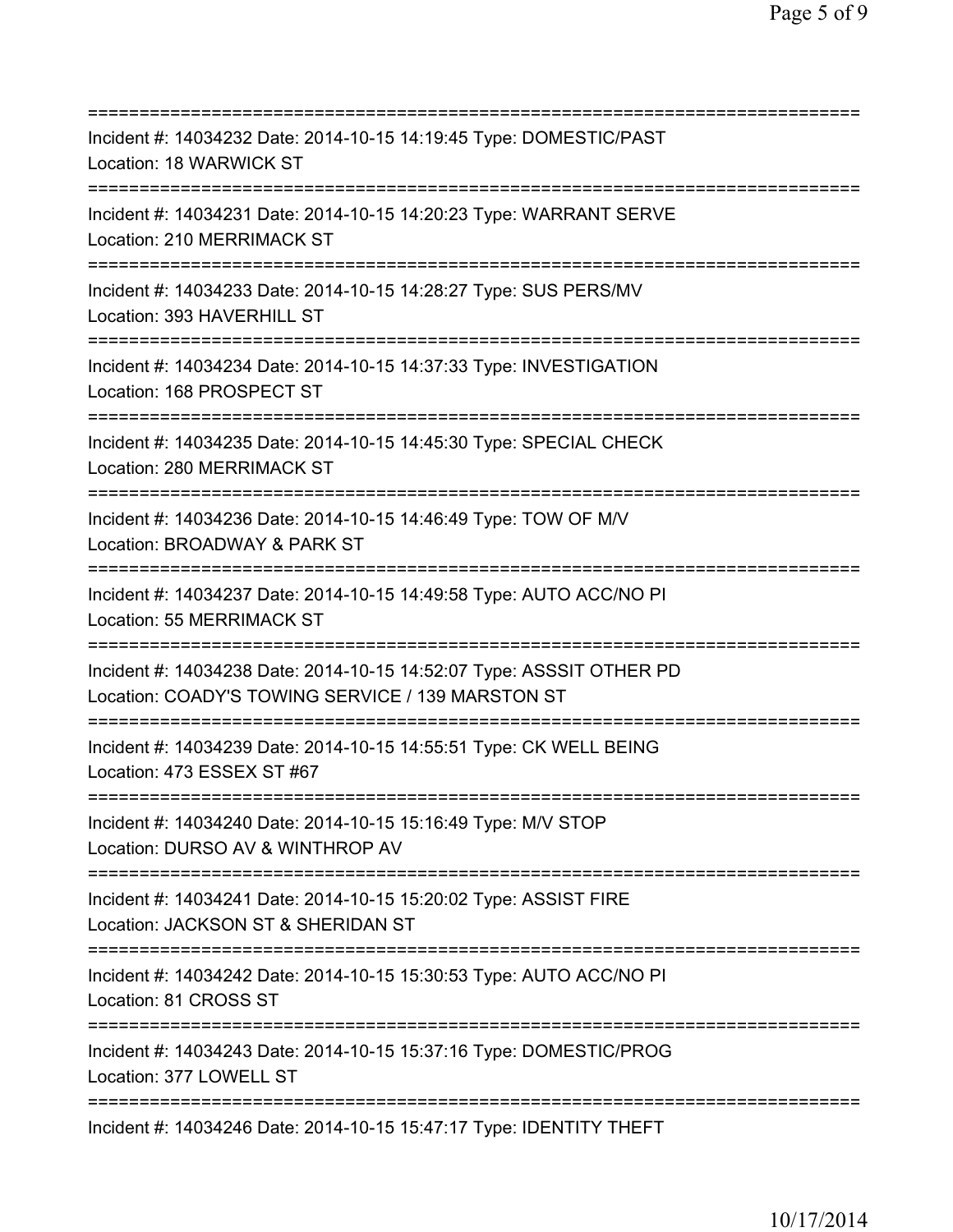=========================================================================== Incident #: 14034244 Date: 2014-10-15 15:47:56 Type: INVESTIGATION Location: 90 LOWELL ST =========================================================================== Incident #: 14034245 Date: 2014-10-15 15:48:06 Type: DRUG VIO Location: 169 LAWRENCE ST =========================================================================== Incident #: 14034247 Date: 2014-10-15 16:01:53 Type: SUS PERS/MV Location: BROADWAY & GREEN ST =========================================================================== Incident #: 14034248 Date: 2014-10-15 16:06:17 Type: NOTIFICATION Location: 34 MARIQUE DR =========================================================================== Incident #: 14034249 Date: 2014-10-15 16:10:13 Type: ASSSIT AMBULANC Location: 150 PARK ST =========================================================================== Incident #: 14034250 Date: 2014-10-15 16:22:30 Type: DOMESTIC/PAST Location: 377 LOWELL ST =========================================================================== Incident #: 14034251 Date: 2014-10-15 16:26:18 Type: A&B D/W PAST Location: 20 FAIRMONT ST =========================================================================== Incident #: 14034252 Date: 2014-10-15 16:28:20 Type: SHOPLIFTING Location: 73 WINTHROP AV =========================================================================== Incident #: 14034253 Date: 2014-10-15 16:29:33 Type: A&B PAST Location: 68 CRESCENT ST =========================================================================== Incident #: 14034254 Date: 2014-10-15 16:35:03 Type: UNWANTEDGUEST Location: 228 S UNION ST #B =========================================================================== Incident #: 14034255 Date: 2014-10-15 16:39:17 Type: CK WELL BEING Location: PHILLIPS ST & SALEM ST =========================================================================== Incident #: 14034256 Date: 2014-10-15 16:55:15 Type: MAL DAMAGE Location: 75 MANCHESTER ST =========================================================================== Incident #: 14034257 Date: 2014-10-15 17:14:44 Type: RECOV/STOL/MV Location: HALLENAN AV & YALE TER =========================================================================== Incident #: 14034258 Date: 2014-10-15 17:16:10 Type: M/V STOP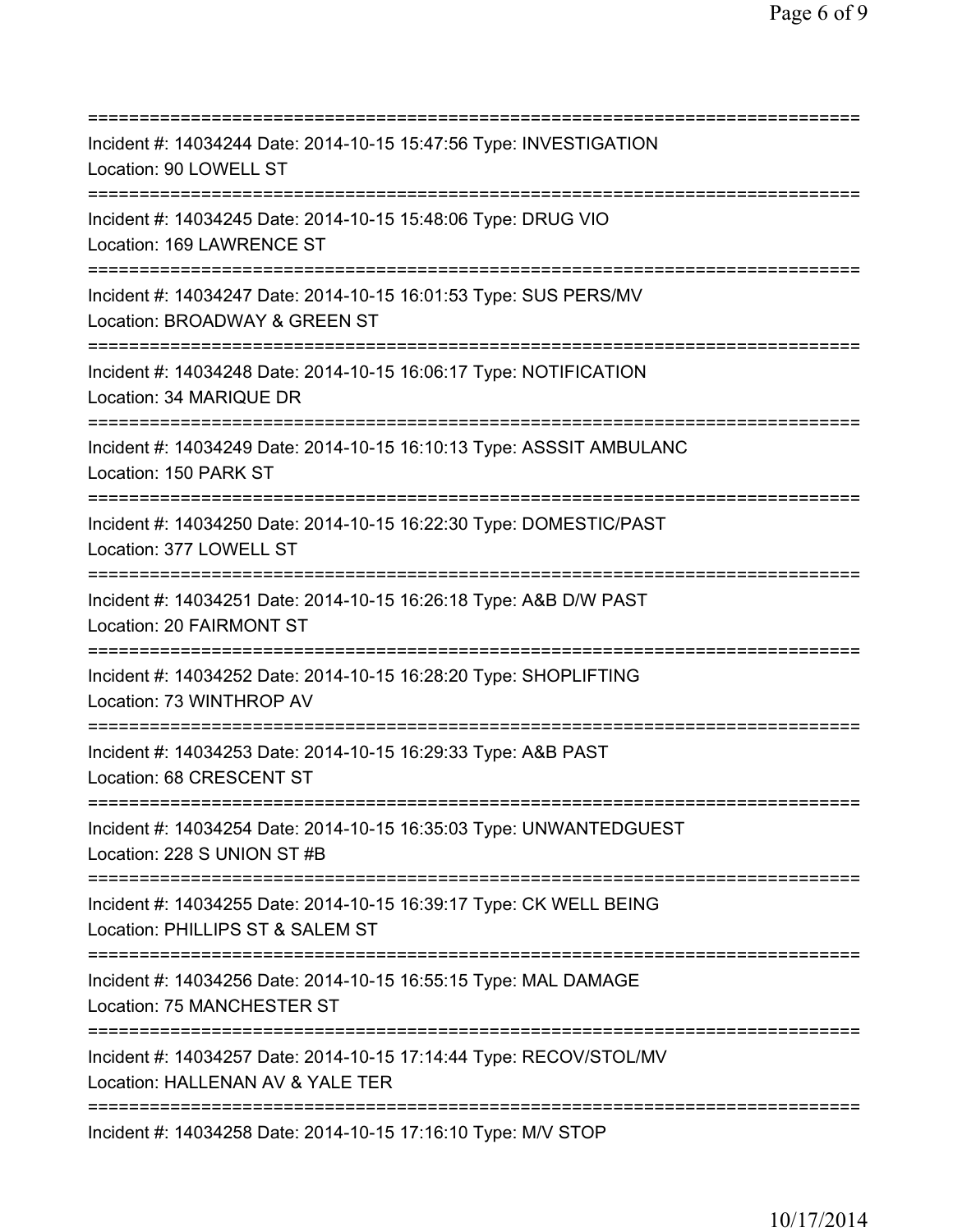| Location: LOWELL ST                                                                                                                        |
|--------------------------------------------------------------------------------------------------------------------------------------------|
| Incident #: 14034259 Date: 2014-10-15 17:19:53 Type: KEEP PEACE<br>Location: 4 BASSWOOD ST<br>======================================       |
| Incident #: 14034260 Date: 2014-10-15 17:27:17 Type: NOTIFICATION<br>Location: 40 WHITE ST #56                                             |
| Incident #: 14034261 Date: 2014-10-15 17:34:19 Type: LARCENY/PAST<br>Location: 281 S BROADWAY #1L FL 1<br>---------------------            |
| Incident #: 14034262 Date: 2014-10-15 17:43:04 Type: AMBULANCE ASSSI<br>Location: 42/44 MARBLE AV                                          |
| Incident #: 14034263 Date: 2014-10-15 18:11:51 Type: SPECIAL CHECK<br>Location: 29 BERKELEY ST                                             |
| Incident #: 14034264 Date: 2014-10-15 18:33:27 Type: FIGHT<br>Location: BREAD + ROSES / 58 NEWBURY ST                                      |
| :==================================<br>Incident #: 14034265 Date: 2014-10-15 18:33:42 Type: M/V STOP<br>Location: BERKELEY ST & JACKSON ST |
| Incident #: 14034266 Date: 2014-10-15 18:56:43 Type: UNKNOWN PROB<br>Location: 8 WILLOW ST                                                 |
| Incident #: 14034267 Date: 2014-10-15 19:15:49 Type: ANIMAL COMPL<br>Location: 56 BERNARD AV                                               |
| ===================================<br>Incident #: 14034268 Date: 2014-10-15 19:17:57 Type: THREATS<br>Location: SUBWAY / 360 BROADWAY     |
| Incident #: 14034269 Date: 2014-10-15 19:28:35 Type: DISORDERLY<br>Location: 140 FARNHAM ST                                                |
| Incident #: 14034270 Date: 2014-10-15 19:45:09 Type: ALARM/BURG<br>Location: DR. SAWYER/9786864411 / 25 MARSTON ST                         |
| Incident #: 14034271 Date: 2014-10-15 19:54:02 Type: DISABLED MV<br>Location: 5 NIGHTINGALE CT                                             |
| =========================<br>Incident # 44094979 Deta: 9044 40 4E 90.07.44 Tune: DIOODDEDI V                                               |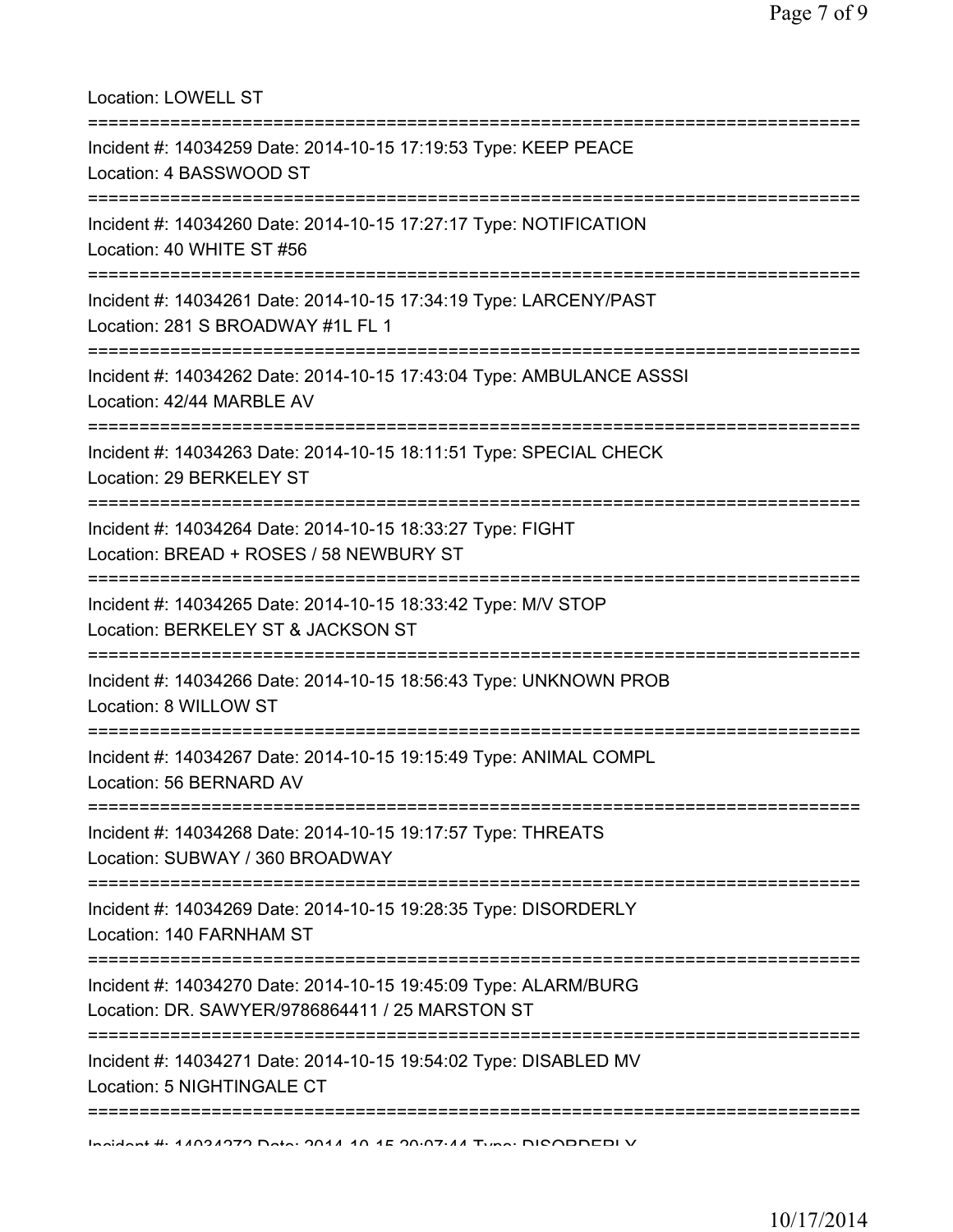| Location: 203 CYPRESS AV FL 2                                                                                                                            |
|----------------------------------------------------------------------------------------------------------------------------------------------------------|
| Incident #: 14034273 Date: 2014-10-15 20:11:24 Type: 209A/SERVE<br>Location: 49C FERRY ST                                                                |
| Incident #: 14034274 Date: 2014-10-15 20:59:55 Type: DISABLED MV<br>Location: 1 GENERAL ST                                                               |
| Incident #: 14034275 Date: 2014-10-15 21:09:42 Type: LARCENY/PAST<br>Location: SWEENEYS PACKAGE STORE / 90 ESSEX ST                                      |
| Incident #: 14034276 Date: 2014-10-15 21:21:13 Type: DISTURBANCE<br>Location: 1 ARROW TER                                                                |
| Incident #: 14034277 Date: 2014-10-15 21:25:30 Type: SUICIDE ATTEMPT<br>Location: 439 S UNION ST                                                         |
| ========================<br>Incident #: 14034278 Date: 2014-10-15 21:35:07 Type: NOISE ORD<br>Location: LOWELL ST & TOWER HILL ST                        |
| Incident #: 14034279 Date: 2014-10-15 21:46:07 Type: M/V STOP<br>Location: BAILEY ST & S UNION ST                                                        |
| Incident #: 14034280 Date: 2014-10-15 22:06:58 Type: MAL DAMAGE<br>Location: 1 ARROW TER                                                                 |
| ======================================<br>Incident #: 14034281 Date: 2014-10-15 22:08:18 Type: ALARM/BURG<br>Location: ESPERANZA ACADEMY / 198 GARDEN ST |
| Incident #: 14034282 Date: 2014-10-15 22:28:43 Type: ALARM/HOLD<br>Location: WENDY'S 978-682-7898 / 99 WINTHROP AV                                       |
| Incident #: 14034283 Date: 2014-10-15 22:30:58 Type: NOISE ORD<br>Location: 100 CAMBRIDGE ST #3                                                          |
| Incident #: 14034284 Date: 2014-10-15 23:27:09 Type: TOW/REPOSSED<br>Location: 18 CONDUIT ST #2                                                          |
| Incident #: 14034285 Date: 2014-10-15 23:29:43 Type: AUTO ACC/PI<br>Location: ALDER ST & POPLAR ST                                                       |
| ===========                                                                                                                                              |